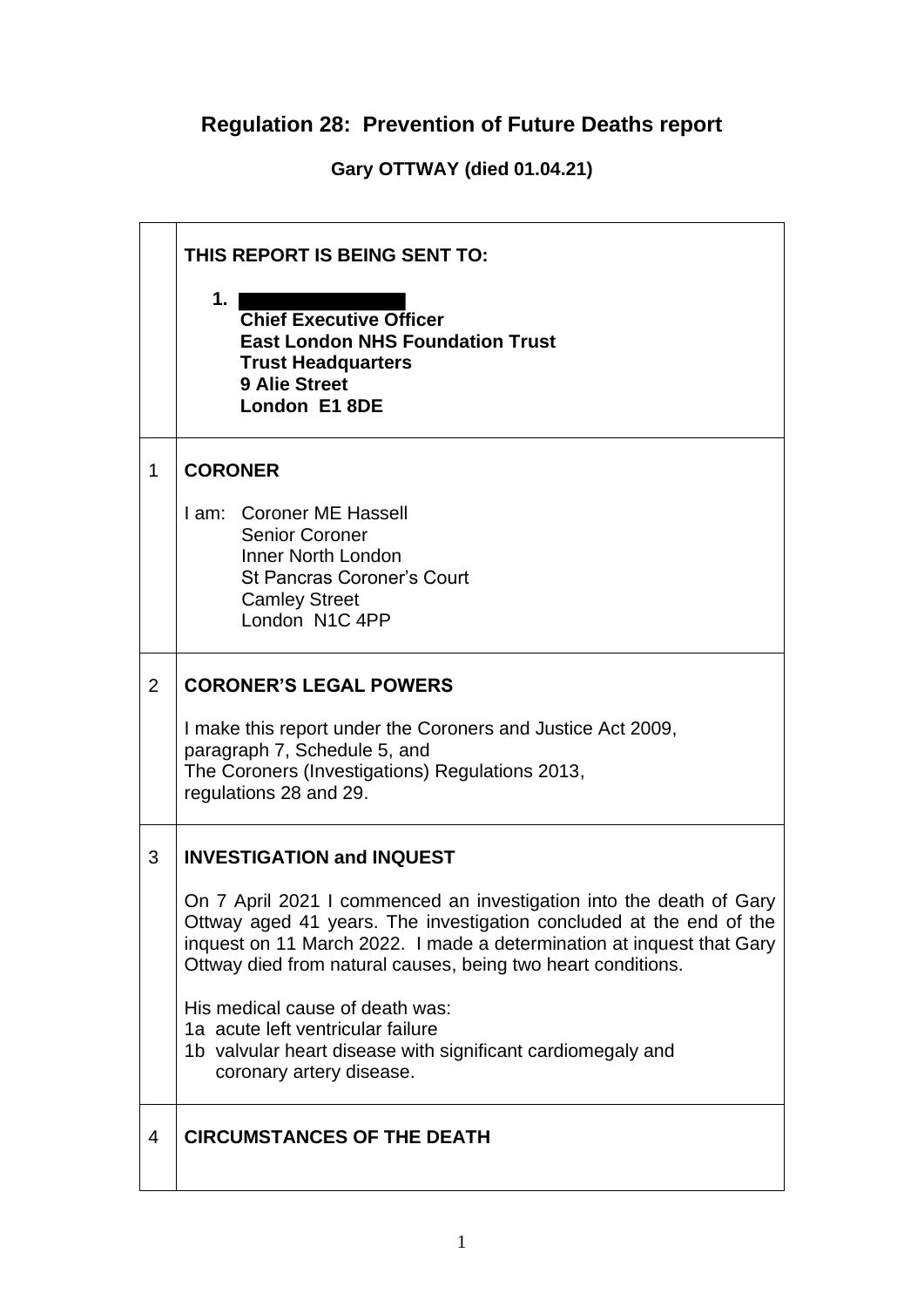Death was triggered by the psychological stress and physical exertion of a severe mental health episode. Mr Ottway had been admitted to Mile End Hospital and detained under section 2 of the Mental Health Act, and at the time of his death was being detained alone in a seclusion room where he was under constant / continuous nursing observation. Nevertheless, he was found in cardiac arrest, cold and with post mortem staining (hypostasis).

## 5 **CORONER'S CONCERNS**

During the course of the inquest, the evidence revealed matters giving rise to concern. In my opinion, there is a risk that future deaths will occur unless action is taken. In the circumstances, it is my statutory duty to report to you.

## The **MATTERS OF CONCERN** are as follows.

1. Though Mr Ottway was meant to be under constant nursing observation, not only was he in cardiac arrest but he was also cold and exhibiting hypostasis when he was found. This appears to indicate that either the nursing observation was not constant, or it was not effective. I appreciate that the trust is putting in place a new IT system to monitor signs of life, but nevertheless basic nursing observations must be performed competently.

When the senior duty nurse and the nurse undertaking continuous observation noted that they could not see evidence of respiration, they did not immediately enter the seclusion room where Mr Ottway lay, because they deemed that unsafe following his earlier violent behaviour.

- 2. The senior duty nurse told me at inquest that he could not be sure that Mr Ottway was not holding his breath, though he had never done this and there was no evidence that he was doing so now.
- 3. The senior duty nurse also told me that the visibility through the Perspex panel was poor, though he had never brought this to anyone's attention and did not do so after Mr Ottway's death.
- 4. The senior duty nurse told me that the nurses would not enter the seclusion room until the rapid response team was present, but he did not call the rapid response team as soon as he suspected that Mr Ottway was not breathing. Instead, he started by going to get one of the other nurses, which took a couple of minutes; then he rang the duty doctor; and only after that did he radio for the rapid response team.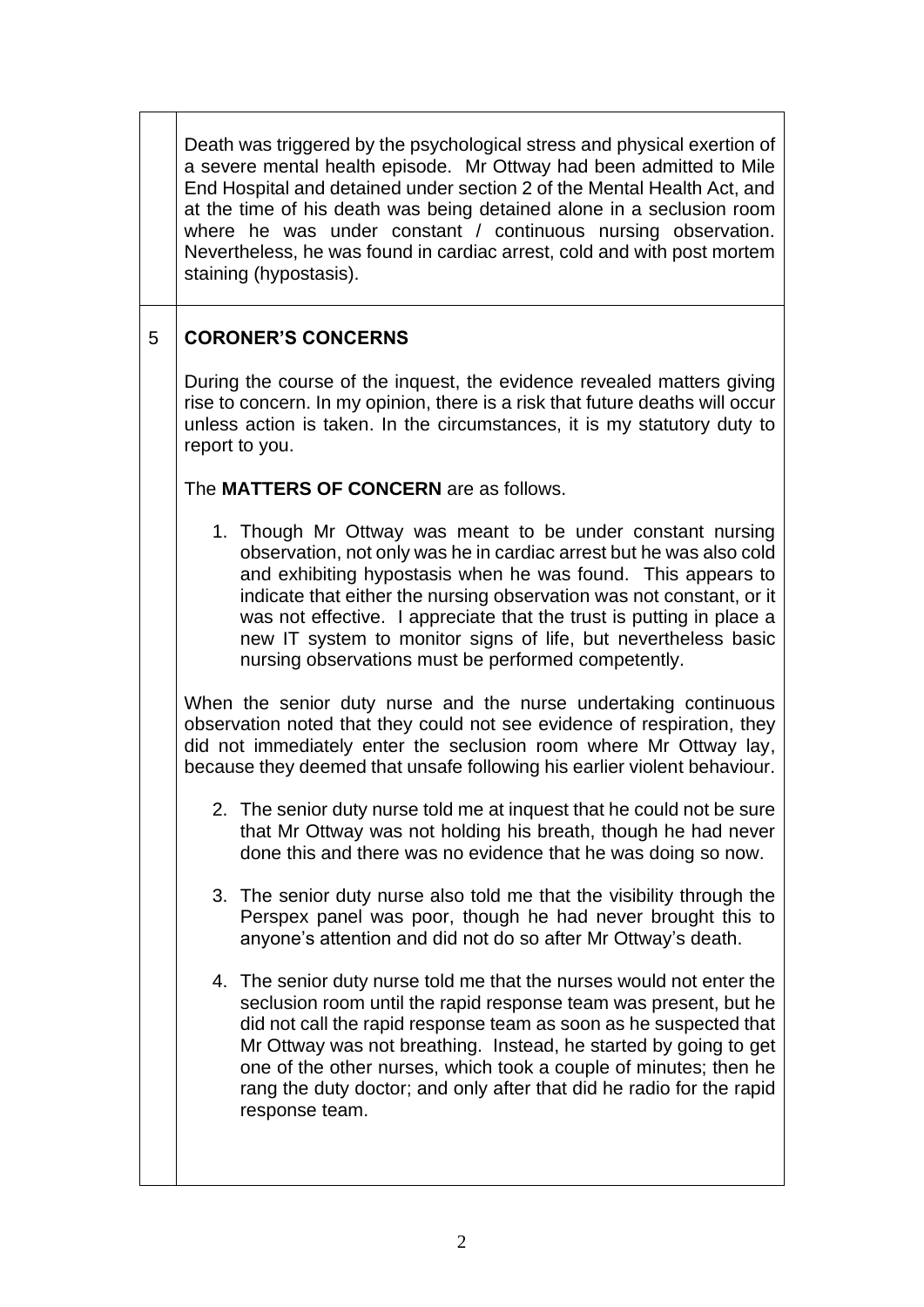|                                                                                                                                                                                | 5. The junior doctor was the last person to attend the resuscitation<br>and told me he did so after the rapid response team, yet no one<br>had entered the seclusion room by the time he arrived. |                                                                                                                                                                                                                                                                                                                                                                                                                                                                                                                                                 |  |  |  |
|--------------------------------------------------------------------------------------------------------------------------------------------------------------------------------|---------------------------------------------------------------------------------------------------------------------------------------------------------------------------------------------------|-------------------------------------------------------------------------------------------------------------------------------------------------------------------------------------------------------------------------------------------------------------------------------------------------------------------------------------------------------------------------------------------------------------------------------------------------------------------------------------------------------------------------------------------------|--|--|--|
|                                                                                                                                                                                |                                                                                                                                                                                                   | It may be that there was a (perhaps unconscious) reluctance to<br>enter the room without a doctor, despite the presence of the rapid<br>response (nursing) team. But by the time the junior doctor got to<br>the door and immediately identified that Mr Ottway was not<br>breathing, at least six and a half to seven minutes had elapsed<br>since the first two nurses saw no evidence of respiration. This<br>was well outside the three to four minute window of opportunity<br>for resuscitation without inevitable brain damage or death. |  |  |  |
|                                                                                                                                                                                |                                                                                                                                                                                                   | 6. In the six and a half to seven minutes before the junior doctor<br>arrived at the seclusion room, the emergency grab bag had not.<br>That took another 30 seconds, though to retrieve it was only a<br>three minute round trip from the room where the nurses who had<br>first identified the lack of respiration were waiting.                                                                                                                                                                                                              |  |  |  |
|                                                                                                                                                                                |                                                                                                                                                                                                   | 7. The junior (and only) doctor called to assist in the attempted<br>resuscitation was not familiar with the contents of the emergency<br>grab bag, told me that it would not have occurred to him to ask for<br>any equipment to assist with ventilations other than a pocket<br>mask, and explained that he was not trained in giving adrenaline<br>or any other medicines for resuscitation.                                                                                                                                                 |  |  |  |
|                                                                                                                                                                                |                                                                                                                                                                                                   | As he was the only medical resource available in the case of an<br>emergency, these seem significant gaps.                                                                                                                                                                                                                                                                                                                                                                                                                                      |  |  |  |
|                                                                                                                                                                                |                                                                                                                                                                                                   | 8. When paramedics arrived, they found that chest compressions<br>were being given (by nursing staff) to Mr Ottway's abdomen<br>instead of his chest, thus rendering them ineffective.                                                                                                                                                                                                                                                                                                                                                          |  |  |  |
| 6                                                                                                                                                                              |                                                                                                                                                                                                   | <b>ACTION SHOULD BE TAKEN</b>                                                                                                                                                                                                                                                                                                                                                                                                                                                                                                                   |  |  |  |
|                                                                                                                                                                                | In my opinion, action should be taken to prevent future deaths and I<br>believe that you have the power to take such action.                                                                      |                                                                                                                                                                                                                                                                                                                                                                                                                                                                                                                                                 |  |  |  |
| $\overline{7}$                                                                                                                                                                 | <b>YOUR RESPONSE</b>                                                                                                                                                                              |                                                                                                                                                                                                                                                                                                                                                                                                                                                                                                                                                 |  |  |  |
|                                                                                                                                                                                | You are under a duty to respond to this report within 56 days of the date<br>of this report, namely by 16 May 2022. I, the coroner, may extend the<br>period.                                     |                                                                                                                                                                                                                                                                                                                                                                                                                                                                                                                                                 |  |  |  |
| Your response must contain details of action taken or proposed to be<br>taken, setting out the timetable for action. Otherwise, you must explain<br>why no action is proposed. |                                                                                                                                                                                                   |                                                                                                                                                                                                                                                                                                                                                                                                                                                                                                                                                 |  |  |  |